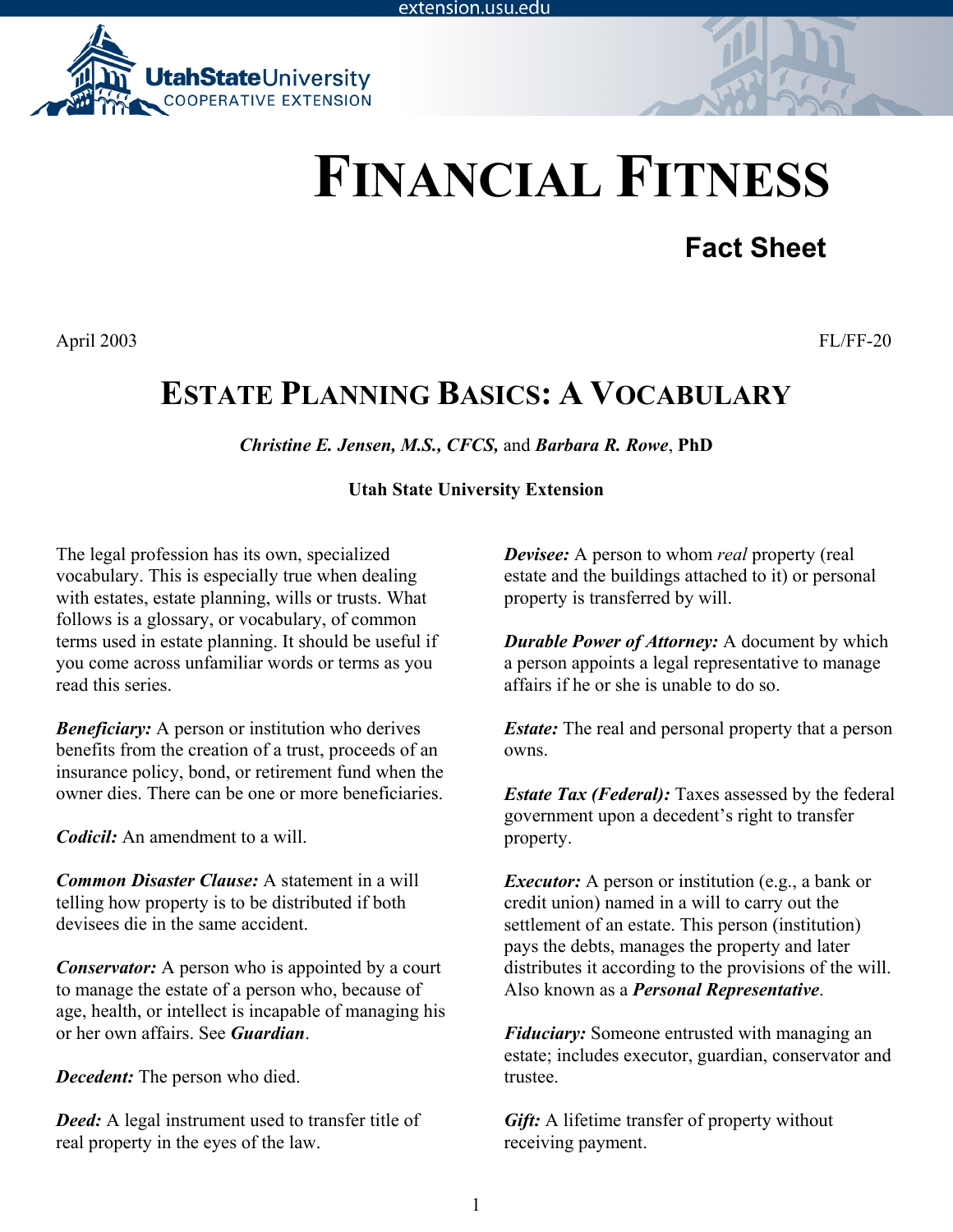*Gross Estate:* For federal estate tax purposes, the total value of all property, real or personal, tangible or intangible, that a decedent had owned or had control over at the time of death.

*Guardian:* A person legally charged with the duty of taking care of another who, because of age, intellect, or health, is incapable of managing his or her own affairs. A conservator (see above) manages the property of a minor or incapacitated person. A person can be appointed both guardian and *Conservator*.

*Health Care Power of Attorney:* A durable power of attorney that appoints an agent to make a person's health care decisions in case he or she is incapacitated.

*Heir*: With no will, a person who is entitled to inherit property under state intestacy law; with a will, an heir is anyone who is named to receive property.

*Holographic Will:* A will entirely written in the handwriting of the testator (one making the will).

*Inherit:* To receive property from a deceased person.

*Intestate:* To die without a will.

*Irrevocable:* A term used to describe a trust in which the maker of the trust has, by the terms of the trust agreement, specifically given up the power to alter, amend, or terminate the trust.

*Joint Tenancy:* Ownership of property by two or more people where there is the right of survivorship; the surviving tenants receive the property at the death of a tenant.

*Letter of Last Instructions:* A signed letter that provides a detailed inventory of assets and liabilities, describes personal preferences about transfers of many odd pieces of personal property, and contains funeral and burial instructions.

*Liability:* Any money that a person owes others.

*Life Estate:* A condition created whereby a person has the right to use property only for his or her lifetime.

*Living Will:* A legal document that expresses a person's wishes regarding prolonging his or her life by artificial, extraordinary, or heroic measures when death is inevitable.

*Marital Deduction:* An estate or gift tax deduction allowed for property transferred to a living spouse.

*Nonprobate Property:* Assets that are not subject to the probate process, such as life insurance benefits, and property owned jointly with a right of survivorship.

*Pay on Death (POD):* Naming a beneficiary to receive an account balance on a party's death.

*Personal Property:* Property owned by the deceased individually, such as a car, jewelry, stocks or bank accounts, excluding real estate.

*Personal Representative:* person named in a will or appointed by the court to administer an estate (see *Executor*).

*Power of Attorney:* A written, notarized document in which one person gives another the power to conduct certain acts on his or her behalf.

*Probate:* A court-supervised procedure for validating a will (if there is one), paying debts, and distributing the property of a deceased person.

*Probate Property:* Property that is subject to the probate process, including the deceased's solely owned personal property and real estate.

*Real Property:* Real estate, land and buildings attached to the land, can include minerals and royalty interests.